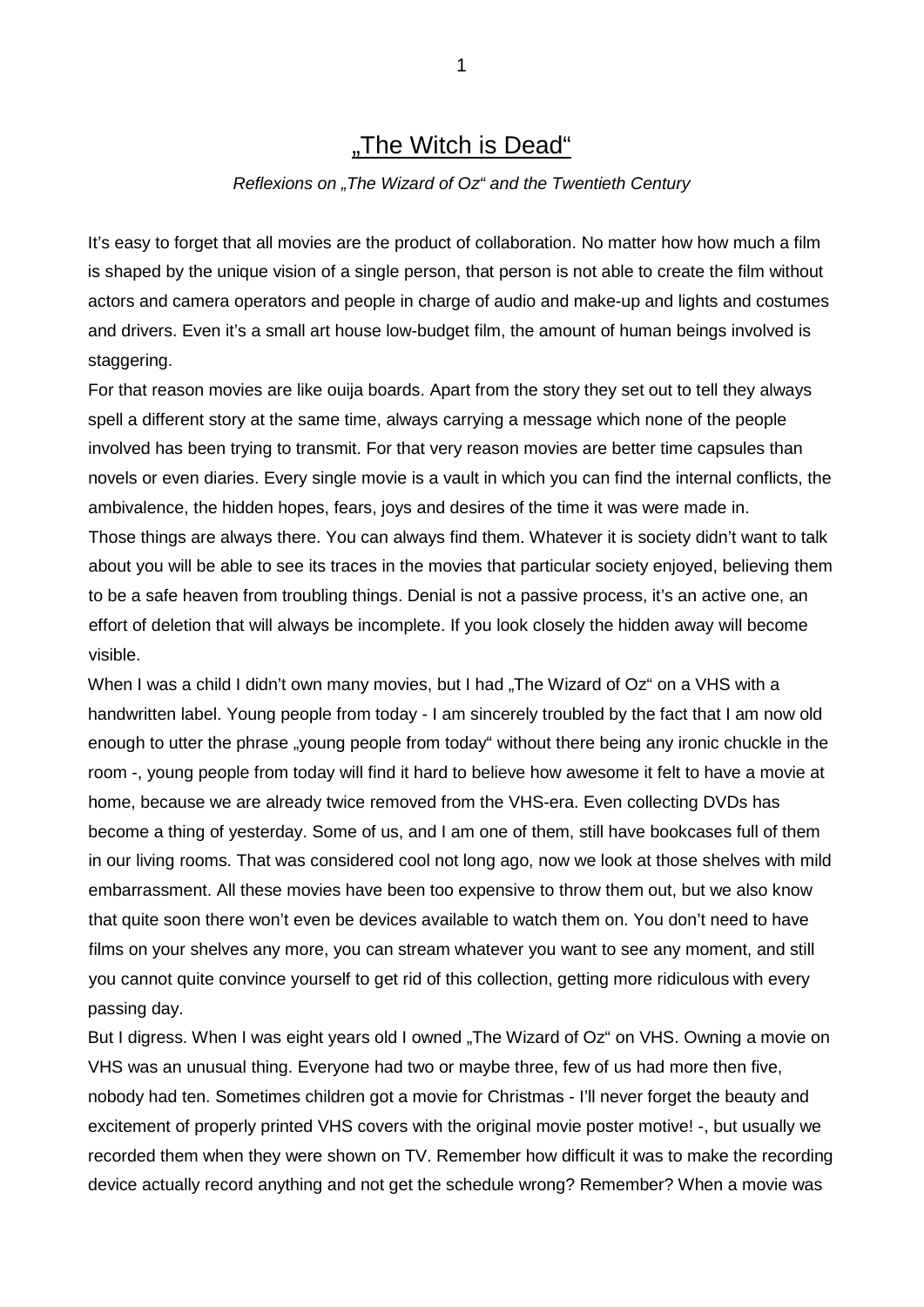really important we added half an hour before and an hour after and so there was a lot of fastforwarding to do before you finally got to the beginning and then there was even more fastforwarding before you nervously asserted that indeed the recording had worked and you had the whole thing. And only then you started watching. Remember?

# But I digress again.

I owned "The Wizard of Oz", and I am sure I watched it about twenty times. I loved every second. I loved the music and the characters and the story and the moment when the Wicked Witch melts away into a black puddle, although it was the most brutal thing I had ever seen. Years later I also read the novel the movie was based on: L. Frank Baum was forty-two years old when he published it in 1908, a colorful work of early modernism in children's literature. Baum was obsessed by the Fairy Tale collection of the Brothers Grimm, and one of his aims was to create something that used motives from European fairy tales in a way young American audiences could relate to. In the years to follow he published several sequels to "The Wizard of  $Oz$ ", among them "The Road to  $Oz$ ", "The Emerald City of Oz", "Little Wizard Stories of Oz", "The Scarecrow of Oz", "The Lost Princess of Oz" and "The Tin Woodman of Oz". He died in 1919. "The Magic of Oz" and "Glinda of Oz" were published posthumously.

His most beloved creation ..The Wizard of Oz" got turned into a movie several times. Bear with me, we'll be done with the lists shortly. The first movie, a silent one, was shot only two years after the book was first published, in 1910. The second movie came in 1925 and was directed by Larry Semon, the third one was a short film by Ted Eshbaugh and only the fourth was the movie the whole world knows, shot in 1939 and directed by Victor Fleming.

The movie has a heroine, a young girl, Dorothy, who is in every single scene. How old is she? Nobody ever tells us, but one would guess from her not quite mature but always reasonable and clear-minded behavior that she is around twelve, not yet in the thralls of puberty. Judy Garland was slightly older than her character, in 1939 she was seventeen - it's quite common in movies to have a child played by somebody who is not quite a child any more. And this intelligent and rather together young girl lives in Kansas. She also lives in black and white, which, as movies usually happened to be black and white, spelled *reality* - the world as it is. Later, when Dorothy leaves reality, she will step into the brightest Technicolor. I cannot even begin to tell you how thrilled I was, every single time, watching this happen as a child.

There's a fascinating dialectical mechanism here, as obviously color is something we find in the real world, but in the year 1939 audiences weren't used to color as to something they could find in a movie, so black-and white, which doesn't exist in reality, means we are in reality, whereas full color, as in reality, means that we have left reality for good. Realism has always been a tricky endeavor. So here is Dorothy, living in Kansas with her aunt and uncle - we never learn what happened to her parents, but we are familiar with that kind of parentless family structure from Walt Disney's Duckburg: Somehow aunt- and unclehood seems to be considered the better, the un-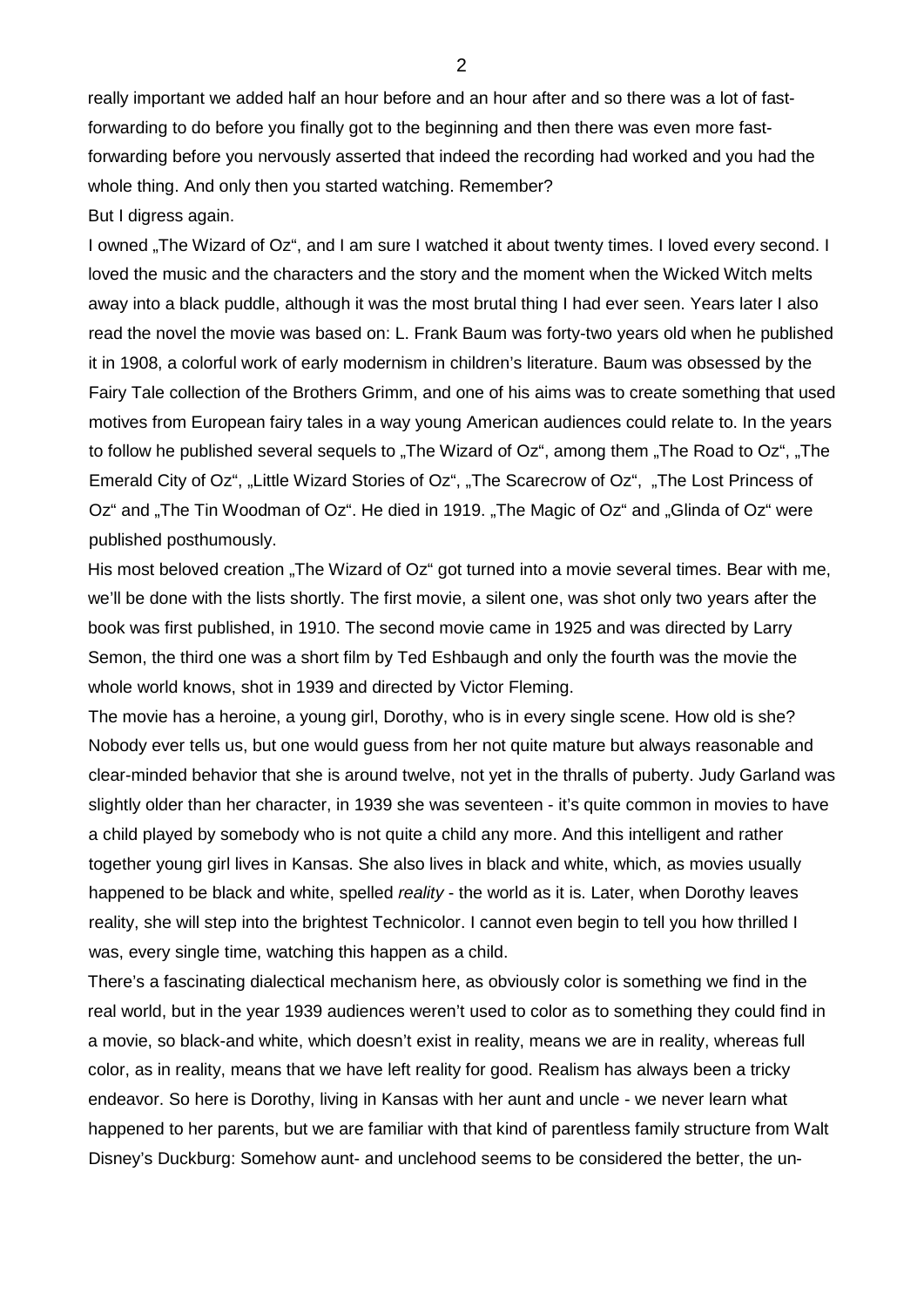Freudian version of parenthood. So Dorothy lives with her aunt and uncle in a black and white Kansas, and of course she wishes to be elsewhere.

# *CLIP: "Over the rainbow", 5:40 - 7:32*

I still like that dog. Seeing how much Dorothy wishes to be far away it is hard not to think of another young movie hero, raised by aunt and uncle, who stares at the sky, albeit a rather different one, longingly and wishes to be far away before disaster strikes and his home gets blown to pieces by forces beyond he control.

Thunderstorm strikes, and Dorothy's house gets lifted in to the air: the world turn liquid, too, chaos rises, upheaval is complete, because leaving home for the first time isn't just traveling, it always means the destruction of a world, but that destruction, as the thundestorm-sequence shows us, is a weirdly cheerful process. Any child secretly wishes for its safe childhood home to be destroyed.

#### *CLIP: Thunderstorm, 16:38 - 19:45*

Color. Finally. So much color! As I mentioned, I clearly remember the impact this moment had on me: the strangeness, the transformative power of a world that didn't just have different things, but *was* different in a very profound way, different to the core. A world of color. But I, obviously, was raised on TV and used to films in color (that's not quite true, we had two TV sets in our house, one in color, in the living room, one black and white, in my father's bedroom - how utterly premodern such an object seems today: a black-and-white TV set. They still sold them until the early nineties. But again, I digress.) So I was raised on movies in color and still deeply impressed by that sudden switch from one dimension to the other - how much stronger must the impact have been on audiences who weren't used to color in movie at all. Let's not forget, the movie that carried Technicolor around the world, making it the new standard of what to expect from film, was "Gone with the Wind", which came out the same year as "The Wizard of Oz" and had, incidentally, the same director, Victor Fleming, who had left "Oz" to take over the troubled production of "Gone". Color: Most great moments in movies have a meta-aspect, there is no other form of art so obsessed with looking at itself, with being its own mirror. The moment when Dorothy steps out of her house and finds her surroundings transformed into something completely new, into a world of danger, but also of allure and beauty - this moment doesn't just show us the dream of a child, it references the very process of movies suddenly becoming colorful - it is that moment, but that moment also reflects itself in a long beautiful gliding half circle crane shot: Look at this, the shot seems to say, this is happening in the story, but it is also happening in movie history, and nothing will ever be the same. Dorothy leaves one kind of movie and emerges, as if through the looking glass, in another one.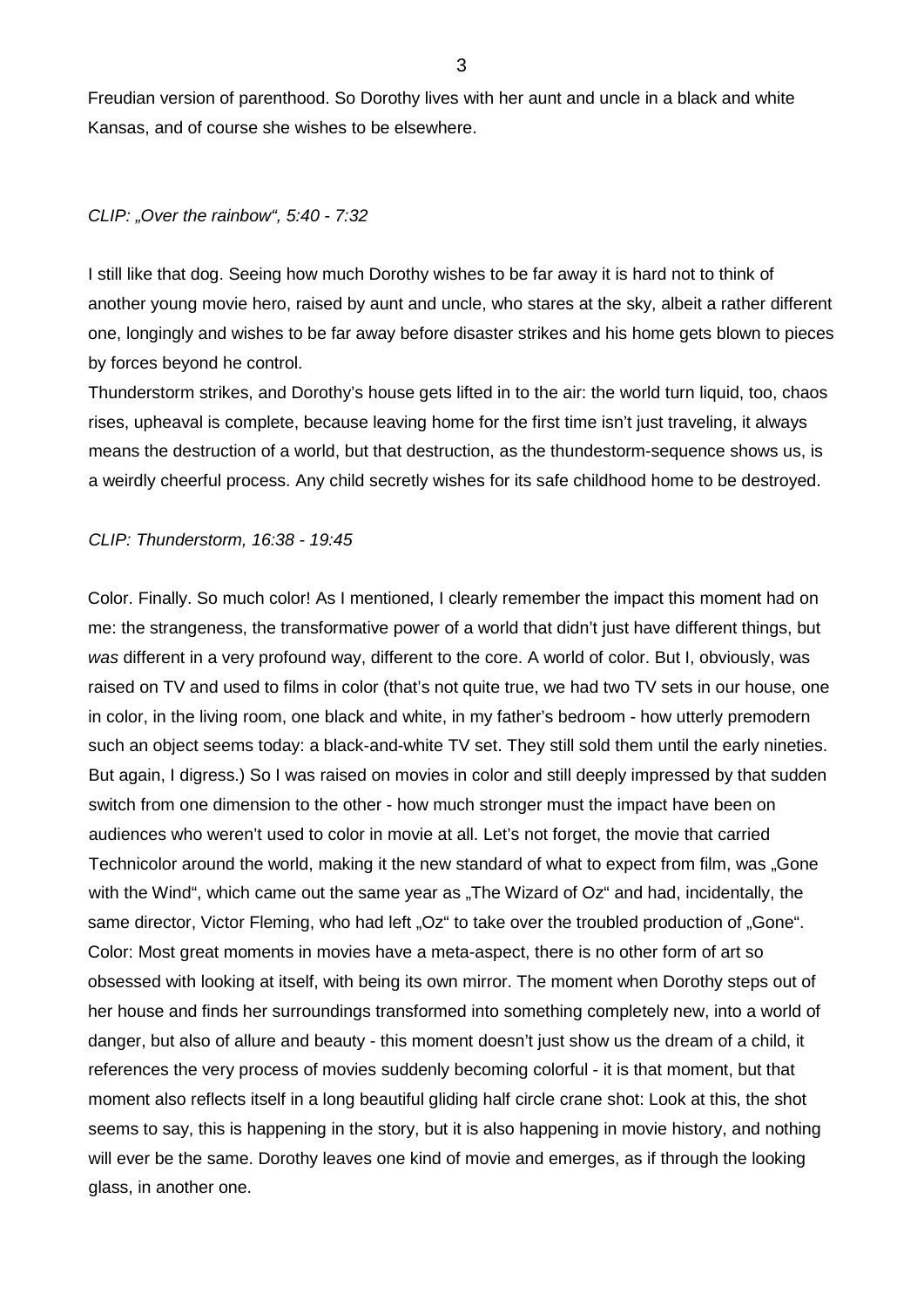# *CLIP: "Toto, I have a feeling we're not in Kansas anymore", 19:45 - 20:54*

But this new world is not an altogether beautiful one. Not at all. This was one of the big surprises for me when I watched the film again a few months ago on a rather lazy spring afternoon with my son - I had expected a beautiful and sometimes rather boring and maybe also slightly too cute children's movie, and I couldn't believe how much memory had deceived me. So when Dorothy steps out of her old Kansas house in the Kingdom of Oz, when she looks around and tries to assess what has happened, finding herself surrounded by … Well, what is it she finds herself surrounded by? As she says herself, it's definitely not Kansas anymore. That's a masterful line. So in case you ever find yourself gripped by extreme weirdness and things get truly outlandish and nothing makes sense any more, when you feel the thrill and danger of something completely new opening up - this is the line to quote. "I have a feeling we're not in Kansas anymore". But where are they? When I watched "The Wizard of Oz" with my son, at first with no other intention than to show it to him and to re-live my own childhood memories, I couldn't believe what I was seeing.

## *CLIP: The Munchkins, 20:55 - 27:55*

Enough. More than enough. But this is the longest clip you're going to see, I promise. When Dorothy arrives and is greeted by the Munchkins, played by 124 midget actors, as they were called back then, which to contemporary sensibility feels like a rather strange case of exploitation (those actors got 50 Dollars each per week by the way, whereas the dog - yes: the dog! - playing Toto got 125, I didn't make this up), so when Dorothy has to witness the singing and dancing and accepts all the congratulations for having accidentally killed somebody, an unexpected new feeling took hold of me, and I was wondering whether the success of that movie, shot in what probably turned out to be in one of the darkest years in the history of mankind, had some deeper and less visible reasons than just the fact that it is arguably a very good film. The whole Kingdom of Oz is clearly framed as Dorothy's dream, I thought on that spring day, sitting next to my son, who by the way, being raised on the much faster movies of today found the whole endeavor only mildly interesting. But, I asked myself, what kind of dream? Instead of being as cute and funny as I vaguely remembered, isn't this encounter with the Munchkins a rather nightmarish one? Doesn't it feel like a fever dream?

What films intend to show their audience can be significantly different from what is they are actually showing. As I said, being the result of a collaboration, a film will always make manifest what it is trying to be in denial of. In this case - totalitarianism. The fact that the world was sinking into darkness and that the lights were being extinguished over Europe. So I found myself, that spring afternoon, sitting on our sofa and staring into the dark heart of the Twentieth Century. Am I making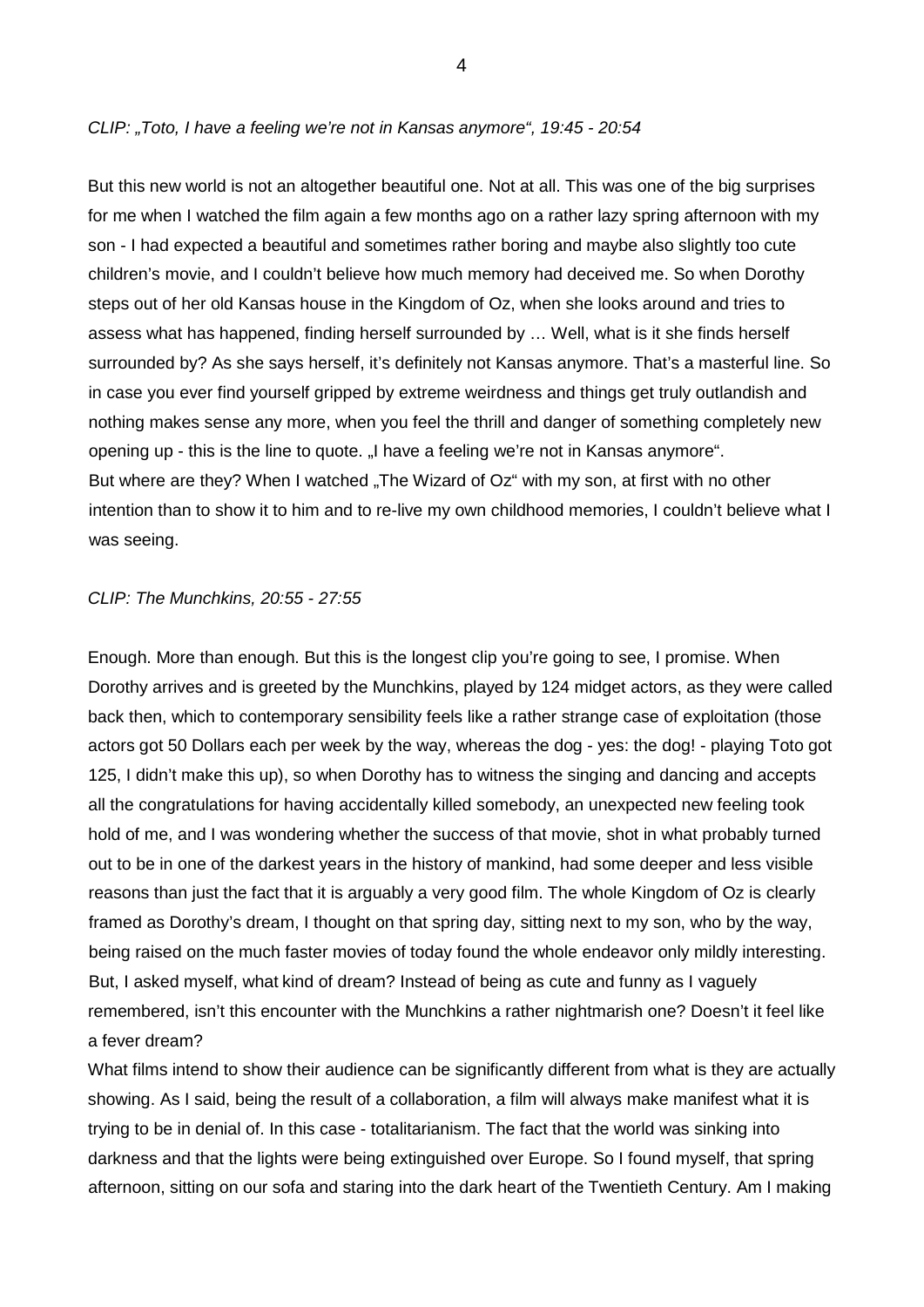too much of this?, I asked myself, am I just projecting? At the end of the day this is a children's tale, nothing more. But nothing is ever "nothing more", especially not in a film that resonated so deeply within the psyche of several generations around the world. Dorothy being welcomed by the Munchkins right at the moment when Stalin's terror reached its peak and when Hitler moved from victory to victory is not a small matter. Thinking of what happened elsewhere while Judy Garland and the exploited little people were acting those scenes will automatically call up images of conformity and suppression. Who are these Munchkins?, I kept asking myself, why is it not possible for me to even look at them without feeling slightly sick to my stomach? Is it because they are chanting about death? But "Hey Ho the Witch is dead" is undeniably a cool song, and isn't a witch being killed one of the staple motives of European storytelling?

No, it's not the witch. It's the idyll, whose beaming colors even seem slightly poisonous. We don't know much about the Munchkins, but a few things become apparent right away: for example they don't allow for a lot of diversity or even difference, and they don't seem to allow for unhappiness or even a lack of cheerfulness either. Looking at their fake medieval clothes you can see right away that they value tradition. And now that the witch is finally crushed we can safely assume there will be no element of disturbance, no outside influence, no spark of anarchy in their perfectly homogenous Munchkin society - and let's not forget that as much as they bid Dorothy welcome they never invite her to stay, "Welcome" is just a word you say to foreigners you expect to leave at the first opportunity, and neither can there be any doubt that once Dorothy has left they will keep singing and dancing and living their very traditional live without any outsider watching and judging. Also they like bureaucracy. And they definitely value authority - look at that major, look at the other guy carrying that Death Certificate. To cut the matter short: Right in the center of the beloved movie "The Wizard of Oz", shot in the dark year 1939, there is the perfect vision of a totalitarian world - happy, homogenous and unforgiving.

I am not trying to make the case that this was in any way planned. Nobody intended it. Victor Fleming definitely didn't try to smuggle imagines of totalitarianism into his movie, neither as a celebration, nor as a warning. What I am trying to say is that you can never get rid of the reality that surrounds you - and the more you try the more it will seep into the work you're creating. There is escapism, but there is no escape. The dancing Munchkins, being freed of their oppressor, are supposed to be an uplifting spectacle - but that spectacle turns on itself and becomes the opposite of what it set out to be: This is neither the free world nor a world of free people, it's the very epitome of oppression and repression, made manifest in a powerful and creative way, better than even sharp political satire could achieve.

Just as a side note: Victor Fleming wasn't exactly opposed to Nazism. According to the actress Anne Revere he was "violently pro-Nazi" for a while and strongly opposed to the US entering the War. We have to take this information with a grain of salt, as apparently Anne Revere didn't know Fleming well and held a grudge because of some casting decisions of his. But at least it has been proven that at the outset of the war Fleming mockingly took a bet as to how long the United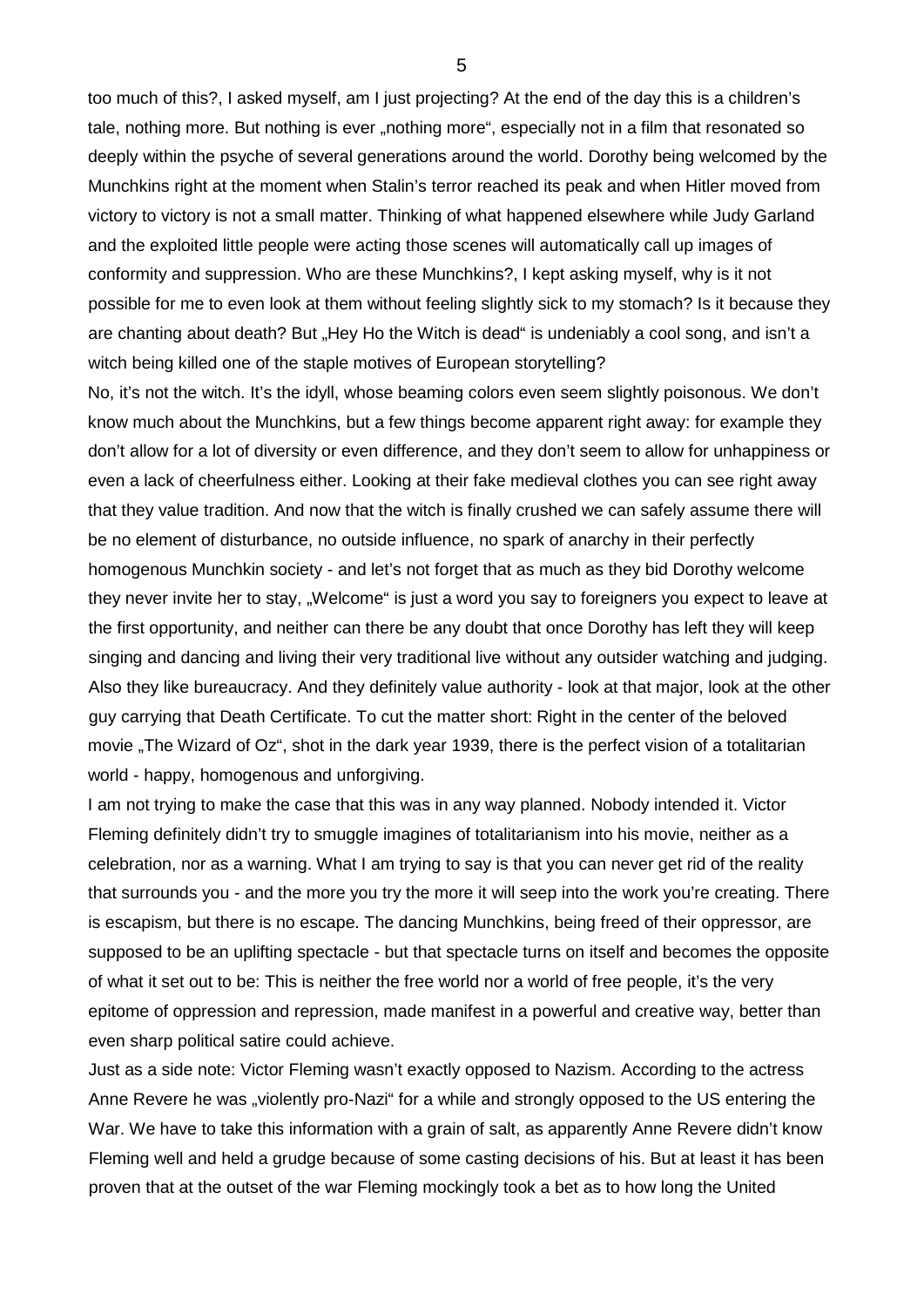Kingdom could withstand an assault by Germany, so to say the least we can safely assume that some of the people working on the "Wizard of Oz" were at least somehow ambivalent in their attitude towards the forces of dictatorship that in 1939 seemed to take over large parts of the world. It is this ambivalence that we see in the Munchkin song, in their sickening happiness, their Oktoberfest joy about the crushed witch.

Then the witch carcass shrivels like a dry leave and disappears. "The Wizard of Oz" has a remarkable attraction not just to killing, but to bodily destruction. Bodies shrivel, bodies melt, bodies get deformed. And Dorothy, whom all the Munchkins welcomed but none of the Munchkins invited to stay, takes to the yellow brick road and leaves their beautiful little nightmare place forever.

The heroine's journey begins. One by one she meets the three friends who will be with her until the end of the dream. First the scarecrow, played by Ray Bolger, who has a disturbing tendency to literally fall apart, losing his straw like removable intestines wherever he goes, and who laments the fact that he doesn't have a brain in his head, then the tin man, played by Jack Haley, who literally doesn't have a heart, as his chest is hollow, and the cowardly lion, played by Bert Lahr, who wishes he had the courage a lion should have. In Frank Baum's novel the backstory of the tin man has an even stronger philosophical resonance. Because back in the days, as he explains to Dorothy, he was an ordinary human woodcutter. But then he had an accident - or to be more precise, the Wicked Witch cursed his axe - and he cut off his leg:

"This at first seemed a great misfortune, for I knew a one-legged man could not do very well as a woodchopper. So I went to a tinsmith and had him make me a new leg out of tin. The leg worked very well, once I was used to it; but my action angered the Wicked Witch of the East, for she had promised the old woman I should not marry the pretty Munchkin girl. When I began chopping again my axe slipped and cut off my right leg. Again I went to the tinner, and again he made me a leg out of tin. After this the enchanted axe cut off my arms, one after the other; but, nothing daunted, I had them replaced with tin ones. The Wicked Witch then made the axe slip and cut off my head, and at first I thought that was the end of me. But the tinsmith happened to come along, and he made me a new head out of tin. I thought I had beaten the Wicked Witch then, and I worked harder than ever; but I little knew how cruel my enemy could be. She thought of a new way to kill my love for the beautiful Munchkin maiden, and made my axe slip again, so that it cut right through my body, splitting me into two halves. Once more the tinsmith came to my help and made me a body of tin, fastening my tin arms and legs and head to it, by means of joints, so that I could move around as well as ever. But alas, I had now no heart, so that I lost all my love for the Munchkin girl, and did not care whether I married her or not."

Replacing a human body one small part a time - that's a thought experiment quite common in contemporary theory of mind: Of course it wouldn't change your personality or your memories at all if you just exchange one neuron (provided you could do it without causing any harm to the surrounding tissue), but if you keep doing it, exchanging neurons one by one - is there a point when you stop being you? Is there some core person that would get affected at some point - and if so, where is that point?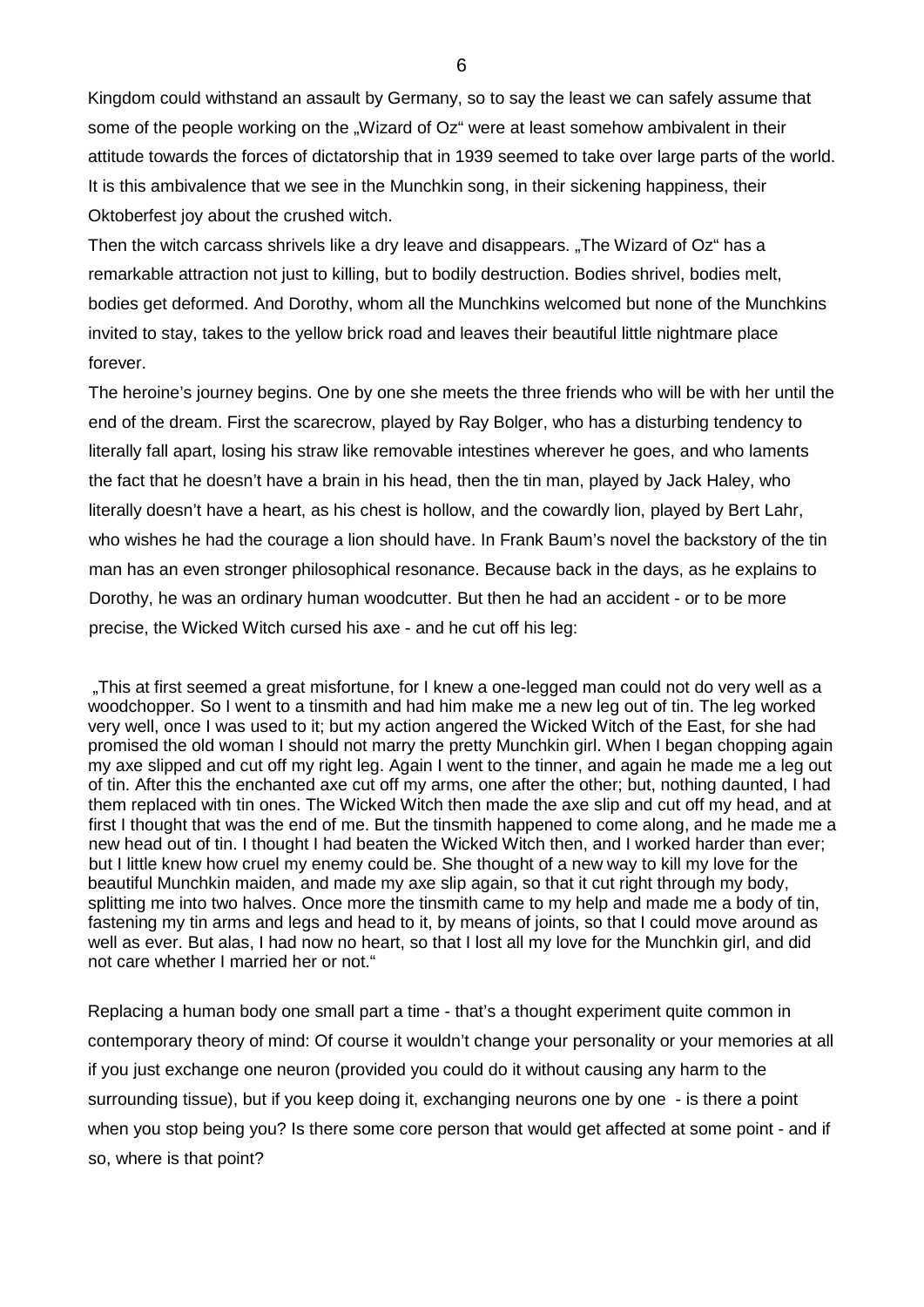"The Wizard of Oz", the novel and the movie, are shaped by an astonishingly radical understanding of human body, human character and human personality: The idea that bodies can be formed and transformed has always been an aspect of the collective imagination of the European fairy tale. But in the world of Oz the fluidity of bodies also extends to the properties of character and psyche: The scarecrow wants a brain, meaning: a mind, a consciousness, but as contemporary philosophers such as Daniel Dennett or Paul and Patricia Churchland keep pointing out, there might not be such a thing as a stable core of consciousness, an internal theatre of mind with a a projection on some internal screen and single-soul audience, and therefore the scarecrow doesn't have to *get* a brain from the great and powerful wizard, all the wizard will have to do is to point out that there might not be such a clear difference between having a brain - meaning: a mind inside of the matter in your head, whether it's straw or meat - and not having one. Instead of a mind the wizard will give him a diploma, thereby pointing out that cognition might be a symbolical property more than a real one. The same applies to the tin man, who lacks a heart, meaning a stable inner being, a person. He doesn't get any of these, as it's enough for him to realize the vagueness of the concept: none of us has a stable core it if's not the others who award it to us by accepting the fiction that it is there. Therefore the wizard hands the tin man what he calls "a testimonial, a token of our affection", a heart-shaped brooch, and he even adds: "Remember, my sentimental friend that a heart is not judged by how much you love, but how much you are loved by others." In moral terms this is, of course, the opposite of the truth, but the tin man accepts this blatant lie with tears in his eyes, and therefore he has all the emotions, all the heart, he will ever need for being part of human society. And then of course, there is the lion, who is in despair about the fact that he doesn't have courage, meaning: manliness. The lion with his effeminate gestures and his love for colorful hair ribbons, fancy cloths and nice flowers is pretty obviously set up as a gay man in search of becoming straight, close to the end of the film he will even sing: "If I were king of the forest - not queen" Bert Lahr's acting could be seen as a rather cheap caricature of gayness - were it not for the fact that, again, the movie offers a surprising solution to his quest: He doesn't become courageous meaning: manly -, as there is no such thing, being a manly hero lion has always been a very fictitious concept to begin with. The thing he gets from the wizard is a medal for courage - once again the wizard's point is that you don't need the real when you can have the symbol, as actually the symbol is all the reality you will ever be able to get your hands on.

It is baffling to find a film going from an infantile utopia of happy Bavarian fascist dwarfs to an utterly cutting edge notion of consciousness, human character and gender identity in the course of a few minutes. What is even more baffling is that the film manages to be genuinely serious about both things: endorsing the utterly modern mindset and endorsing the urge to return to an imagined pre-modern one. It is genuinely conflicted about what it tries to project, that's why watching it can induce the vertigo typically arising from seeing a neurosis in action. But that's also the reason this movie, taking the shape of an elaborate nightmare itself, tells us so much about the nightmarish Twentieth Century.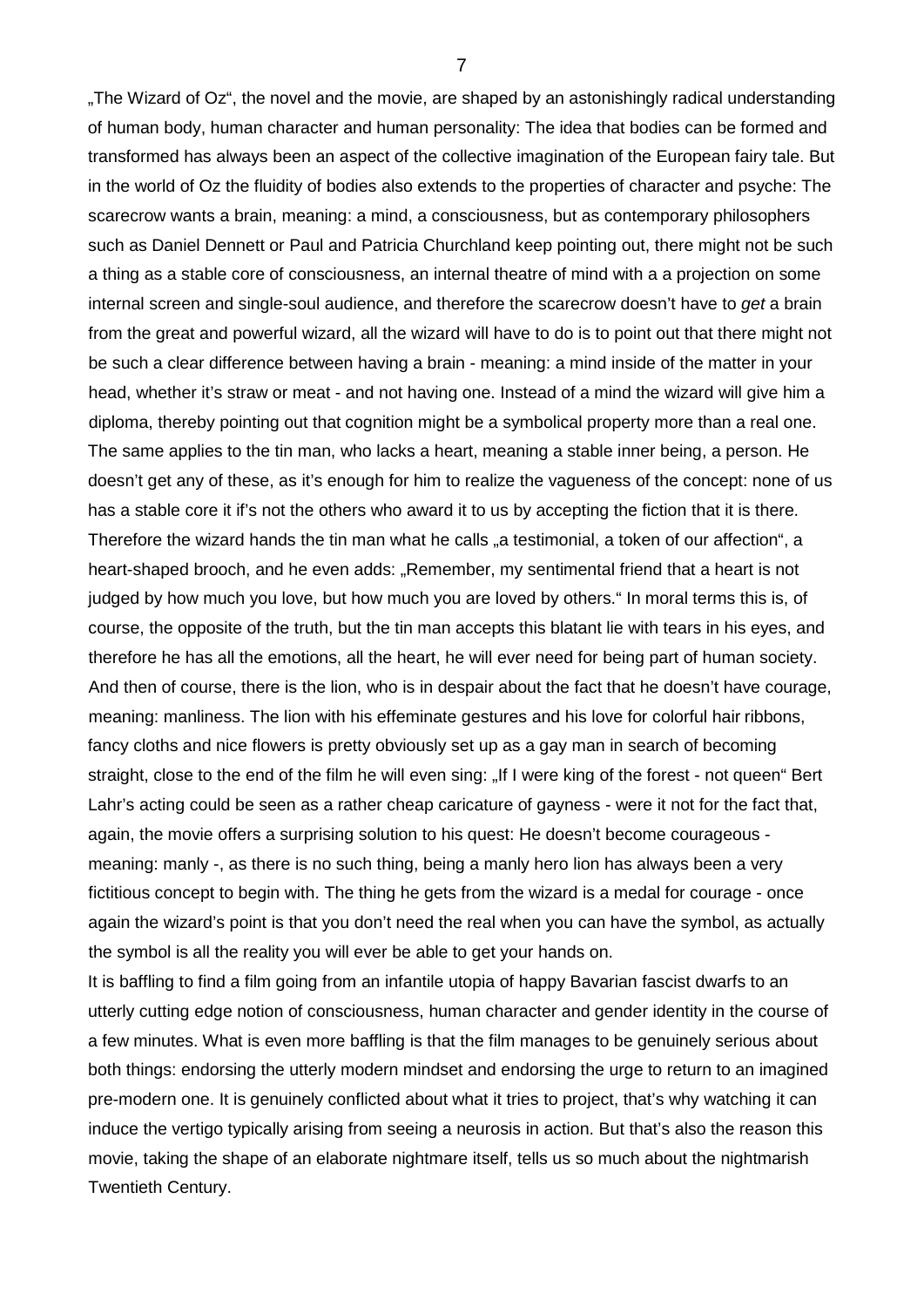When Dorothy and her friends arrive at Emerald City there is a guardian-of-the-doors-scene that we cannot watch without thinking of Kafka: A guard, meaningless bureaucratic rules, the complete impossibility of gaining access to the center of power (which, accordingly, will turn out to be empty). Nothing like this happens in the novel, but it is still highly unlikely that the screenwriters had any knowledge of Kafka's work. But this is not a Kafka novel, it's still a story shaped by Joseph Campbell's model of the hero's journey, and therefore Dorothy and her friends have to get into the inner chamber. But in there they encounter a setup of amazing special effects that never failed to scare me as a child and that I still find astonishingly well done.

## *CLIP - "I am Oz the great and powerful", 1:09:30 - 1:10:28*

As it turns out later, there is no "Oz the great and powerful". Oz is a populist, a benevolent dictator, a con man and an imposter who gained power by promising miracles he never had any intention of performing. At the core of this movie about a colorful world of miracles the heroes don't find a person of substance, they find a creator of visual special effects. Again "The Wizard of Oz" proves to be a movie about watching movies. The great wizard commands everyone's attention and obedience with his pyrotechnics and the movie-like projection of a big green head - and to get rid of his visitors he sends them on a death mission to bring him the broom of the Wicked Witch of the West, the sister of the witch Dorothy's falling house killed. Once he has that broom, so he promises, he will fulfill their wishes. Needless to say, he doesn't need that broom. He wants them dead.

So they set out to fight the witch. The role of the witch, played by Margaret Hamilton, has shifted now; when she briefly appeared among the Munchkins she seemed to be the speck of dark in an unbearably colorful picture, the fleeting spirit of anarchy among overwhelming conformity - but now she has her own castle and an army of servants, and she has her own inner chamber of power. Contrary to the wizard the witch is no impostor. She is the real thing. He magic is real magic, her soldiers are fiercely loyal, and her castle has all the dark symmetries we associate with fairy tale villains and with totalitarian architecture. Also her soldiers are singing and parading, even at night, even when they don't think anybody is watching. As Hannah Arendt points out it is in the very nature of the totalitarian state to always tighten its grip on its inhabitants, to never let go, to not allow any spaces free of its control. The state has to be everywhere, that's why we call it totalitarian.

Soon we get to what seems to be the climactic fight scene - the choreography of jumping and running up and down stairs and swinging swords that was already conventional in the year 1939 but again there is a twist. The witch cannot survive the touch of water. And water doesn't just kill her, it liquifies her body, it makes her melt - a sight that deeply frightened and fascinated me when I watched it on my VHS.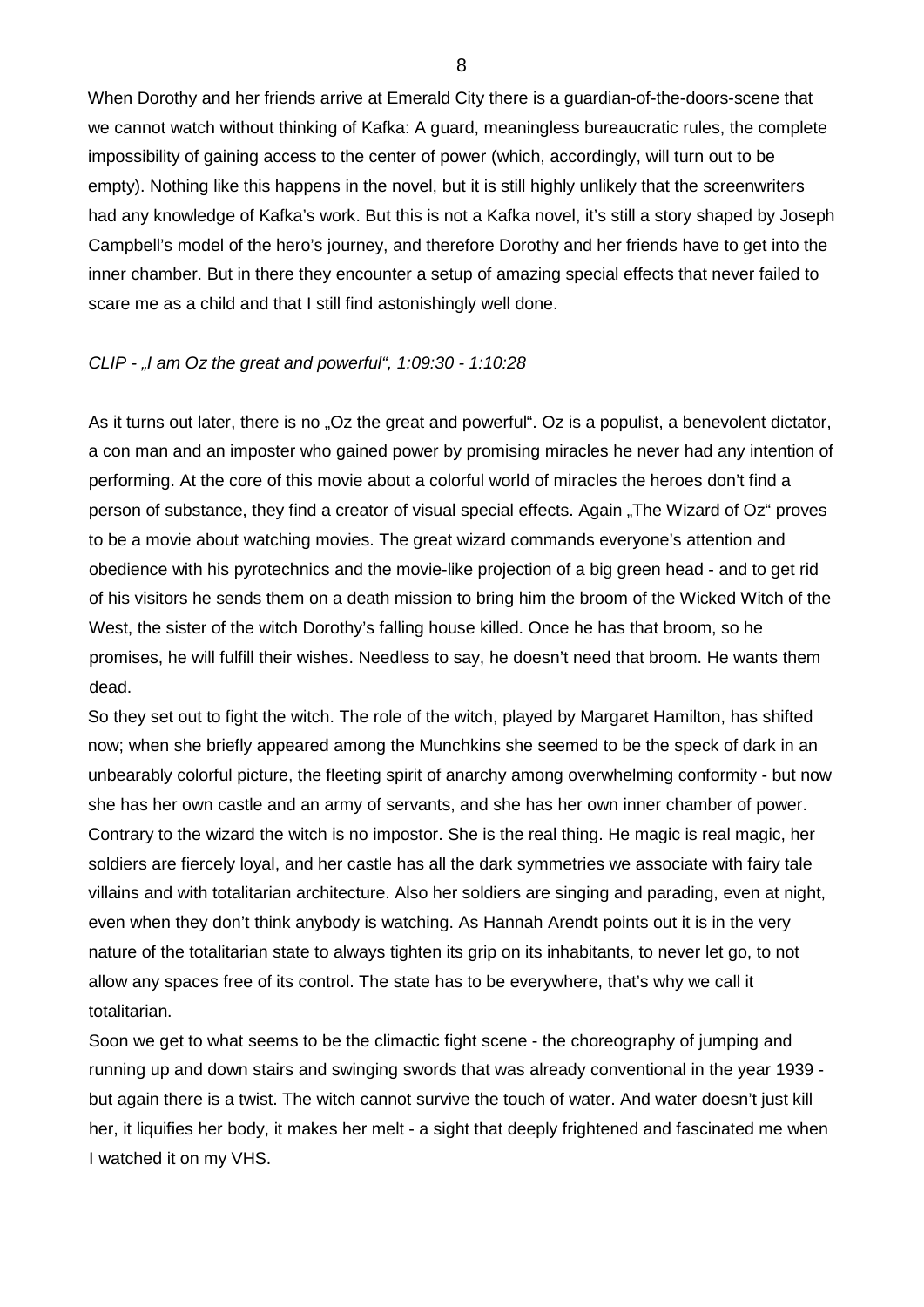### *CLIP: The witch dies, 1:25:56 - 1:27:31*

Neither Dorothy nor her friends stop for a moment to ponder the amazing behavior of the witch's soldiers, and neither do the makers of the film seem to find it astonishing, but anyone concerned with the de-nazification of Germany should have watched this. The very moment the dictator disappears there is no fellow-traveller to be found anywhere, no fellow criminal, no guilty person, nobody who actually supported any of the bad things that happened, and everyone happily bows to the new leadership, and if the new leaders asks for the broom, they can have the broom. Six years of world war had to happen before what the world saw in this movie actually became reality, before "the Germans now, too", as the new Nobel Laureate would put it, had "God on their side". So the heroes take the broom and travel back to Emerald City, where the movie treats everyone who is lucky enough to watch it for the first time to the most wonderful surprise. Will Oz the Great and Powerful grant their wishes? Let's watch it again, there is no limit to how often you can watch this scene and still enjoy it.

## *CLIP: The Wizard gets exposed, 1:27:32 - 1:29:06*

"The is no other wizard than me." What a sad line. No, he cannot do magic at all. He is a very real human being, played by Frank Morgan, it was all make-believe and illusion, it was a movie. Oz the Great and Powerful is basically a movie-maker. As he explains later, he is man from Kansas, too, who captured the imagination of Emerald City with a combination of flashes and projections and magic tricks and promises whose fulfillment he always postponed to a later day - as he demonstrated before, his main trick, more important than all the others, is to be extremely hard to reach. He isn't truly evil as the witch was, he actually turns out to be a rather agreeable person (and nobody seems to remember that only a few minutes ago he sent the heroes to the witch and to certain death), he is the ultimate populist.

The Witch and the Wizard seem to be polar opposites: Real magic versus magic tricks, tense malevolence versus relaxed cheerfulness, the darkness of the witch castle versus the shining beauty of Emerald City, but there is a connection never quite explained: They witch's skin is as green as the projected head on the wizard's special effect machine, the same green we see on the streets and walls of Emerald City. The Wizard apparently sends people he wants to get rid of to the Witch in order to get them killed. The Witch on the other hand, power hungry as she is, never mentions the wizard, never makes a move to fight him or interfere with his power. As he doesn't have any real resources it wouldn't be hard for her to beat him and rule over Emerald City, too apparently she either has no incentive to do so, or she even has an incentive *not* to. In some mysterious way that neither the novel nor the movie explains the two sorcerers are connected: The populist seems to need the dictator, and the dictator also has to be a populist. In the dream logic of this movie the honest evil witch and the nice lying wizard are one.